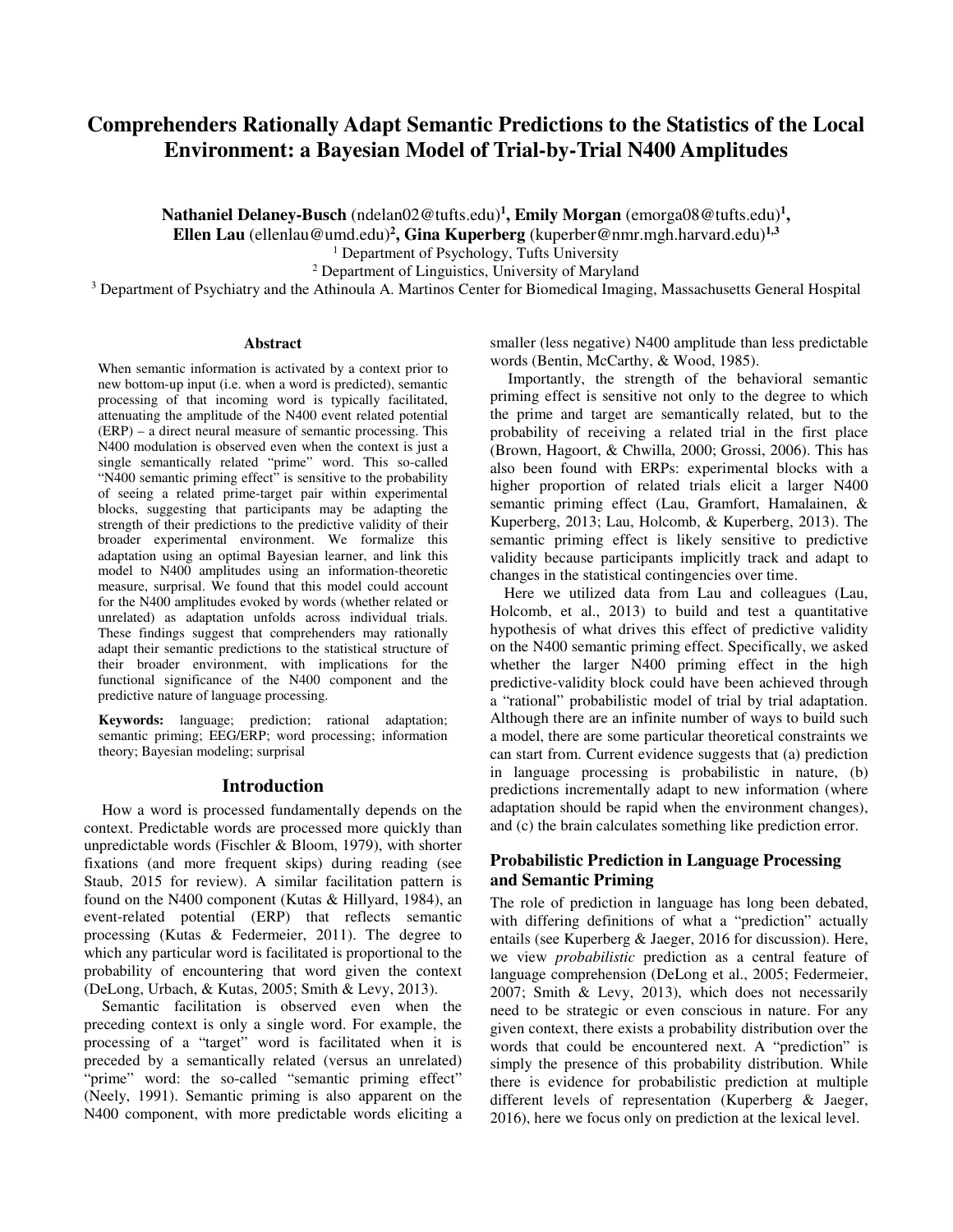Note that, defined in this way, prediction exists even in the absence of a local context. Consider an experiment where words are being serially presented to participants at random. The "prediction" that participants make in such an experiment could be expressed as a probability distribution over words given an *average* context. This is functionally identical to word frequency, where high frequency words are more probable given a random/average context and low frequency words are less probable given a random/average context (Norris, 2006).

Given these assumptions about the nature of linguistic predictions, we can view the semantic priming effect as a type of probabilistic prediction. If a participant knows that a prime informs the target, they will implicitly generate a probability distribution over possible targets given that prime. Target processing is facilitated proportional to its probability. Though these prime-target transition probabilities are not easy to estimate from corpus studies (people don't often write in prime-target pairs), it can be estimated using production tasks like word association.

### **A Rational Model of Adaptation**

Probabilistic prediction is only beneficial if it actually approximates the statistical structure of the environment. Bad predictions aren't helping anybody. A number of recent language studies suggest that people rapidly *adapt* local models based on changes in their environment (Kleinschmidt & Jaeger, 2015). For example, an environment with a high proportion of typically dispreferred syntactic parses can attenuate or even reverse the so-called "garden-path" effect in ambiguous sentences (Fine, Jaeger, Farmer, & Qian, 2013). At the phonemic level, participants change their perception of ambiguous phonemes if one of the two competing options was locally repeated (Kleinschmidt & Jaeger, 2016). And across longer periods, people show signs of adaptation to foreign accents that can generalize between different speakers with that accent (Bradlow & Bent, 2008).

We can view the predictive validity manipulation in Lau et al (2013) through a similar lens. In experimental contexts with a higher proportion of semantically related word-pairs, participants will rely relatively more on the prime (versus relying more on a random/average context) to inform their predictions of the target. This means that the probability mass assigned to any *particular* target word depends not only on the associative strength of its prime, but also the likelihood that the prime provides information about the target in the first place (i.e. the predictive validity effect). When the proportion of semantically related and unrelated trials within a block changes, people adapt.

Although there are many ways to quantify adaptive<br>traing, one attractive theoretically motivated learning, one attractive theoretically motivated implementation is Bayesian updating. This assumes that adaption is "rational" in nature (Anderson, 1990). Here, initial belief about the probability of obtaining a particular type of trial (i.e. a related versus unrelated prime-target pair) is denoted by the prior probability p(h). Upon receiving a trial, this prior belief is updated using Bayes Law. This "posterior" is then used as the prior belief for the next trial.

Applying this rational, Bayesian framework to the predictive validity effect (on semantic priming) has a number of advantages. It would allow for prior beliefs from an initial lower predictive validity block to influence expectations for a subsequent higher predictive validity block in a principled way (i.e. the prior). It would adapt incrementally across trials. It would adapt more quickly near the change point, when evidence is low. And beliefs would slowly asymptote to the known true probability of receiving a related trial.

In the present investigation, we will use this type of Bayesian framework as the starting point for explaining how the brain adapts to changes in the statistical contingencies of incoming language input. We will refer to this as a Rational Adapter model.

### **The N400 Measures Information Content**

So our model should be probabilistic, and it should adapt, but a third component of this model is required before it can be tested: a linking function to actual brain activity. It is not necessarily the case that N400 amplitudes — the brain activity we are attempting to model — need be linearly dependent on the probability of a word given a context. Here, we argue that the N400 is best thought of not as a measure of probability, but as a measure of *information* (see Rabovsky & McRae, 2014 for discussion).

In information theory (Shannon & Weaver, 1949), the amount of information conveyed by an event is "whatever was not known ahead of time". An input that was perfectly predicted does not convey any new information. In contrast, messages that are not very predictable convey a lot of information. The amount of information (in units of "bits") that was not predicted ahead of time is called "surprisal", quantified as  $-log_2[p(wordlcontext)]$ . One bit is the amount of information provided by flipping a fair coin once. A halving of the probability (e.g. conveying a sequence of two coin flips instead of one) corresponds with a 1 bit increase in surprisal.

 This simple transformation has proved tremendously powerful in explaining language processing data (Hale, 2001; Levy, 2008). Smith and Levy (2013) provide empirical evidence that reading times relate to word probability logarithmically (e.g. as with the surprisal transformation) across six orders of magnitude. More recently, Frank and colleagues (Frank, Otten, Galli, & Vigliocco, 2015) discuss ERP evidence that the N400 component is sensitive to word surprisal. Given this evidence, for the present investigation, information-theoretic surprisal will be our linking function between the Rational Adapter model and N400 amplitude, rather than probability.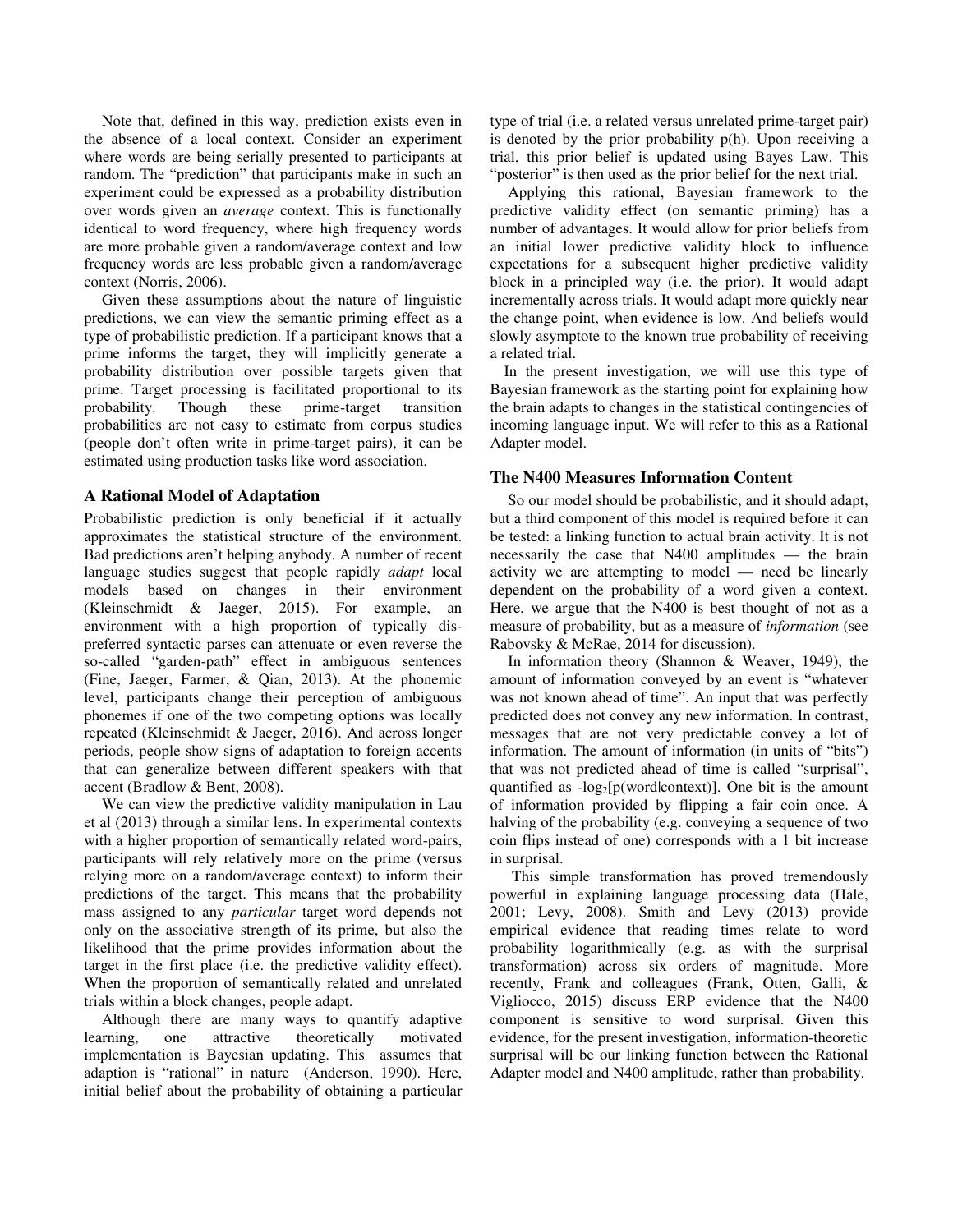In the present investigation, we aim to build and test a Rational Adapter model of semantic priming against neural N400 component data. Specifically, we use data from Lau and colleagues (2013). Here, the N400 semantic priming effect was measured first in block 1 where 10% of the trials were related, and then in block 2 where 50% of the trials were related. We use the block 1 only to inform the prior, which is then fed into the Rational Adapter model to predict N400 amplitudes in block 2, as participants' beliefs about the predictive validity of the prime adapt.

We hypothesize that this Rational Adapter surprisal model will better account for the N400 data than a nonlearning model of N400 data. Specifically, we hypothesize that the size of the N400 effect (the difference in amplitude of the N400 evoked by related and unrelated target words ) will increase rapidly near the beginning of block 2, as the Rational Adapter shifts from a "10% related" prior towards a "50% related" asymptote.

# **Methods, Modeling and Results**

# **ERP Data collection**

We used data from Lau and colleagues (Lau, Holcomb, et al., 2013). Briefly, 32 right-handed participants (13 men) between age 19-24 were shown sequential prime-target pairs as event-related potentials (ERPs) were recorded and timelocked to the onset of the target. Participants were asked to perform a semantic monitoring task that was not directly related to the experimental manipulation. All participants saw an initial 400 trials (block 1) where 10% of the stimuli were related (e.g. "ladder… climb"), followed by 400 trials where 50% of the stimuli were related (block 2). The blocks were separated by a short break, but participants were not explicitly told about any changes in the experiment.

80 of the trials in block 2 (40 related, 40 unrelated) were critical prime-target pairs that were matched and counterbalanced across participants, alongside 320 fillers. Primes were presented with an SOA of 600ms and targets had a duration of 900ms. The N400 component was averaged across a time window of 300-500ms over the average of three centro-parietal channels. Extreme outliers in N400 measures were removed (4 standard deviations or more from the mean).

**Visualization** Lau et al originally reported that the N400 semantic priming effect was larger in block 2 than block 1. For the present investigation, we plotted how the N400 amplitudes of these critical trials changed over the course of block 2, as shown in Figure 1. This was estimated using a loess local regression over N400 amplitudes for related and unrelated words across the ordinal position of critical items in the experiment (this local regression was necessary because not every participant saw critical targets in the same place). As can be seen here, N400 amplitudes for related and unrelated words are initially similar, but then diverge as participants are exposed to more and more of the block.



#### **The Rational Adapter Word Surprisal Model**

Our Rational Adapter model consists of three primary components: a) a Bayesian belief about the probability of receiving a related vs. an unrelated prime-target pair at any given point, b) a mixture of p(word|prime) and p(word|average context) given these beliefs about the trial types, and c) a conversion from these probabilistic predictions to word surprisal (as a linking function to the N400 component). The whole model takes the form:

> Word surprisal =  $-log_2[\lambda*p(word|prime) + (1-\lambda)*$ p(word|average context)]

where  $\lambda$  is a point estimate of the probability with which a rational adapter expects a related trial at that point in time.

We use a beta-binomial model to estimate a participant's belief about the probability of seeing related versus unrelated trials. To set a prior on the beta distribution, we assume that participants enter block 2 assuming the proportion will be the same as block 1: a 10% chance of receiving a related trial. This prior is expressed using a 1:9 ratio of related:unrelated pseudocounts. Though participants see 400 trials in block 1, participants will likely discount their previous experience somewhat (reflecting some uncertainty). As a best-guess approximation, we set the prior going into block 2 at Beta(5, 45), i.e. pseudocounts equivalent to having seen 5 related and 45 unrelated trials. In other words, participants were assumed to put more weight on their experience with the new block (vs their prior given the old block) after about 50 trials.

After each new trial, this Beta distribution is updated by adding the observed trial counts to the prior pseudocounts. For example, after 5 related and 5 unrelated trials in block 2, a participant's beliefs would be modeled as Beta(10, 50). We took the mean of this beta distribution just before each critical trial to reflect the point probability  $\lambda$  with which that participant expects a related trial for that event.

This probability,  $λ$ , then provides a weighting term for a mixture model between the two ways that participants might generate more specific predictions about the upcoming target word at any given trial. Given a related trial, we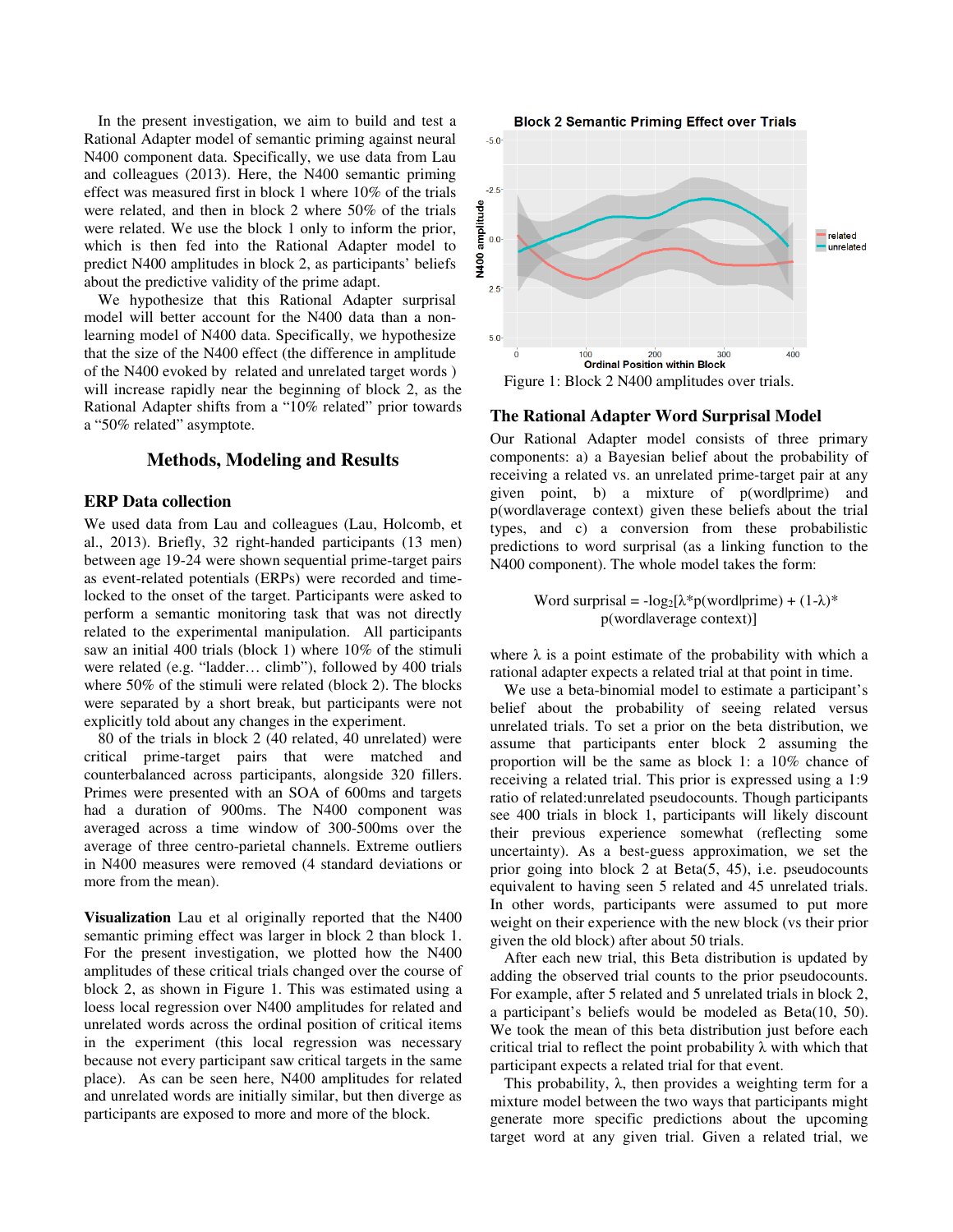model these within-trial predictions as p(wordlprime), estimated using "forward association strength" (FAS) from the Florida Word Association Norms (Nelson, McEvoy, & Schreiber, 2004), and then we weight this probability by  $\lambda$ . Given an unrelated trial, we model these within-trial predictions as p(wordlaverage context), as estimated by word frequency from the SUBTLEX corpus (Brysbaert & New, 2009), and then we weight this probability by 1-λ.

 The mixture of these two terms yields a "word probability", given the prime and beliefs about whether or not it will inform the target at any point in the experiment.

Finally, this word probability is transformed into "word surprisal", or the amount of information that was not predicted ahead of time (in bits), given by  $-\log_2[p(\text{word}$ probability)].

### **Word Surprisal and N400 Amplitudes**

To numerically test whether our estimate of surprisal explains variance in the N400 amplitudes evoked by each target word, we conducted a linear mixed-effects regression using the lme4 package in R, with word surprisal as a predictor and centro-parietal N400 amplitude for each trial in block 2 as an outcome. Word surprisal was standardized. The maximal random effects structure across (crossed) subjects and items was used (Barr, Levy, Scheepers, & Tily, 2013).

**Results** We found that word surprisal significantly accounted for variance in N400 amplitudes ( $\beta$  = -1.04, t = -5.25,  $p \leq 0.001$ ). As word surprisal increased, N400 amplitudes tended to be more negative (i.e. larger).

# **Word Surprisal Explains Trial-by-Trial Variance**

There is an important caveat to this "rational adapter" word surprisal effect, however: by definition, unrelated words tend to have high surprisal, while related words tend to have low surprisal. As such, the word surprisal effect in block 2 could potentially be attributable to the categorical "Relatedness" effect already reported in the initial study.

To address this possibility, we ran a second linear mixedeffects regression that included *both* categorical Relatedness and word surprisal as predictors. This would show whether our rational adapter estimate of word surprisal could account for variance in N400 amplitudes above and beyond what could already be explained by the main effect of related vs unrelated trials. Again, the maximal random effects structure for word surprisal was used.

**Results** We found that word surprisal significantly accounted for variance in N400 amplitudes ( $\beta$  = -2.01, t = -2.76,  $p = 0.006$  above and beyond the main effect of Relatedness. This indicates that the surprisal difference between related and unrelated words was not sufficient to account for the way that word surprisal related to the N400 in the first model.

We caution that given the multicollinearity between word surprisal and the relatedness effect (the primary motivation for running this test in the first place), this β estimate is likely inflated. We limit our conclusions to the explanatory power here, not the regression coefficient.

# **The "Rational Adapter" Word Surprisal Model Outperforms its Constituent Elements Alone**

Another potential concern is that the model we used to estimate word surprisal simply includes more information about the trials. Namely, the word frequency and FAS of each trial are inputs to the Rational Adapter model calculations. These could have explained items-level variance in N400 amplitudes without resorting to adaptation, given that the N400 component is already known to be sensitive to both these factors. In short, perhaps the explanatory power of our rational adapter model is primarily due to the inclusion of trial-specific frequency and FAS information, rather than prediction and adaptation.

To address this possibility, we ran a third linear mixedeffects regression that includes not only word surprisal as a predictor, but also Frequency, FAS, and Relatedness predictors for each trial. This tests whether the particular *arrangement* of inputs into the "rational adapter" word surprisal model explains variance in N400 amplitudes marginal to the stationary main effect of Relatedness and to its constituent items-level elements. Again, the maximal random effects structure for word surprisal was used (across both items and subjects), and all continuous predictors were standardized.

**Results** We found that word surprisal significantly accounted for variance in N400 amplitudes ( $\beta$  = -2.10, t = -2.11,  $p = 0.036$ ) above and beyond Frequency, FAS, and Relatedness. This indicates that the particular way itemslevel features were combined into the our model is an important source of explanatory power, and that the increased fit is not simply due to the fact that our model included additional information about items-level features.

# **Finding the Optimal Prior**

Our model assumed that the rational adapter should approach  $\lambda = 0.1$  (the actual block 1 proportion) as they go through the first 400 trials of block 1, regardless of what their expectations were coming into the experiment. Given that our model is explicitly a rational one, we kept constant this 1:9 related:unrelated ratio for the prior for block 2. However, that still leaves the prior strength (i.e. number of pseudocounts) as an assumption that can be explored. For hypothesis testing above, we assumed that participants entered block 2 with a Beta(4, 45) prior, i.e. that participants believed it would have the same 10% relatedness proportion as block 1 with a weight of 50 pseudotrials. This 50 pseudocount prior weighting, however, was essentially guesswork (we didn't want to bias our hypothesis tests by interrogating many models and selecting the best one). Here, we sought to ensure that our results were not idiosyncratically dependent on having made a "lucky" guess.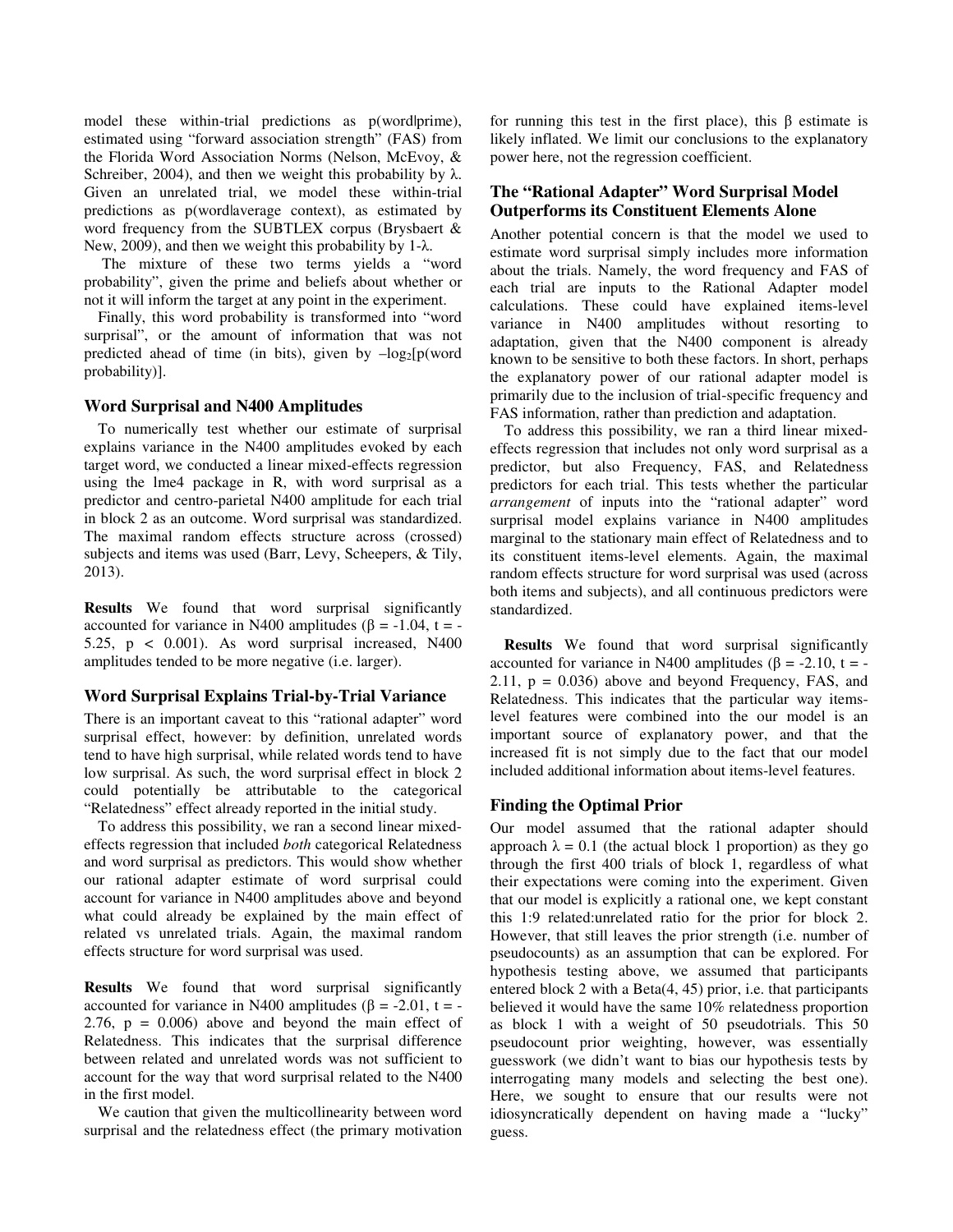



Strength of belief that block 2 will have the same related/unrelated ratio as block 1, in pseudocounts Figure 2: Deriving the optimal prior strength.

A low pseudocount prior like (1, 9) would cause rational adaptation to proceed very quickly, while a high prior pseudocount like (40, 360) would cause rational adaptation to proceed much more slowly, as participants enter block 2 with much more certainty about the environmental statistics. The pseudocount (and thus speed of adaptation) that best explains variance in N400 amplitudes is thus an empirical question: what is the optimal prior strength?

To find the optimal prior, we calculated the word surprisal (for all trials for all participants, as above) for every integer "prior strength" from 1 to 800 pseudocounts. We then ran a separate linear mixed-effects regression model for each prior strength with word surprisal and Relatedness as predictors and a maximal random effects structure. After fitting these 800 regression models, we extracted the loglikelihood of each.

**Results** These data are shown in Figure 2. There was a visible pattern in the model fits, with a single maximum. The maximum log-likelihood was obtained with a Beta(7.7, 69.3) prior, or a "prior strength" of 77 pseudocounts. However, all pseudocounts between 70 and 85 yielded very similar model fits, and performance degrades smoothly on either side.

This indicates that, on average, participants began giving more weight to the new block's data than the previous block's data after less than 100 trials into block 2. A rational adapter entering block 2 with a very weak prior (below ~50 pseudocounts) does not account for N400 data well because it adapts too quickly. Similarly, a rational adapter entering block 2 with a very strong prior (above ~200 pseudocounts) also does not account for the N400 data well because it adapts too slowly.

We note that some models had poor fit because they did not converge. We speculate that because these models failed to converge in a similar way, they appeared to follow a second curve. None were within the 70-85 range capturing the maximum.

#### **Discussion**

Previously, Lau and colleagues (2013) found that the N400 semantic priming effect shows evidence that adaptation occurred when the predictive validity of the local context changed. In the present investigation, we explored the nature of the adaptation process as it unfolded. Figure 1 shows the trial-by-trial nature of this adaptation over ordinal position in block 2. Our Rational Adapter model provides a theoretically-grounded quantitative account of how that adaptation may have occurred on an incremental trial-bytrial basis. It was built using three foundational considerations: that contexts can probabilistically inform lexico-semantic expectations for upcoming stimuli, that these expectations adapt rationally (in an optimal Bayesian manner), and that the N400 component is sensitive to units of information rather than units of probability.

In a re-analysis of the original study, we provide empirical evidence that this model is consistent with how brain activity evoked by target words changed over the course of block 2. We showed that it accounted for variance in N400 amplitudes above and beyond the stationary effect of related versus unrelated trials, suggesting that it was capturing trial-by-trial differences within block 2. Further, we showed that this particular formulation of the rational adapter model accounted for significant variance in N400 amplitudes above and beyond even its own constituent elements, suggesting that the additional explanatory power was not simply due to the inclusion of items-level information (our single trial approach to ERP analysis). These findings extend previous work on rational adaptation to demonstrate that it can account for changes in predictions during lexico-semantic processing.

In addition, we used the rational adapter model to derive the rate of adaptation that best accounted for the ERP data. Even though participants saw 400 trials in Block 1, we estimate that participants adapted as if they had only seen 70-85 trials of bock 1 by the time they entered block 2. Although participants were not informed of the changing environmental statistics (and the manipulation was not overtly task-relevant), we speculate that the conspicuous block boundary may have prompted participants to adapt at a faster rate. Additionally, there may be a decay or filtering that occurs for distant exposures, which dynamical models of prediction and adaptation may be able to account for.

While the present study included data from a semantic priming paradigm, we suggest that a similar pattern may hold in comparable experiments with more expansive contexts, like sentences or discourses, as the theoretical underpinnings are functionally the same. For example, in experimental contexts with a high proportion of highly constraining sentences, we might expect participants to learn to predict more strongly. Finally, these data have implications for the functional significance of the N400 component. The N400 is often discussed as being sensitive to probabilities. We suggest that its sensitivity to probabilistic measures like cloze probability, forward association, and even frequency may be best conceptualized it as reflecting units of information rather than probability alone (see also Frank et al., 2015; Rabovsky & McRae, 2014; Smith & Levy, 2013).